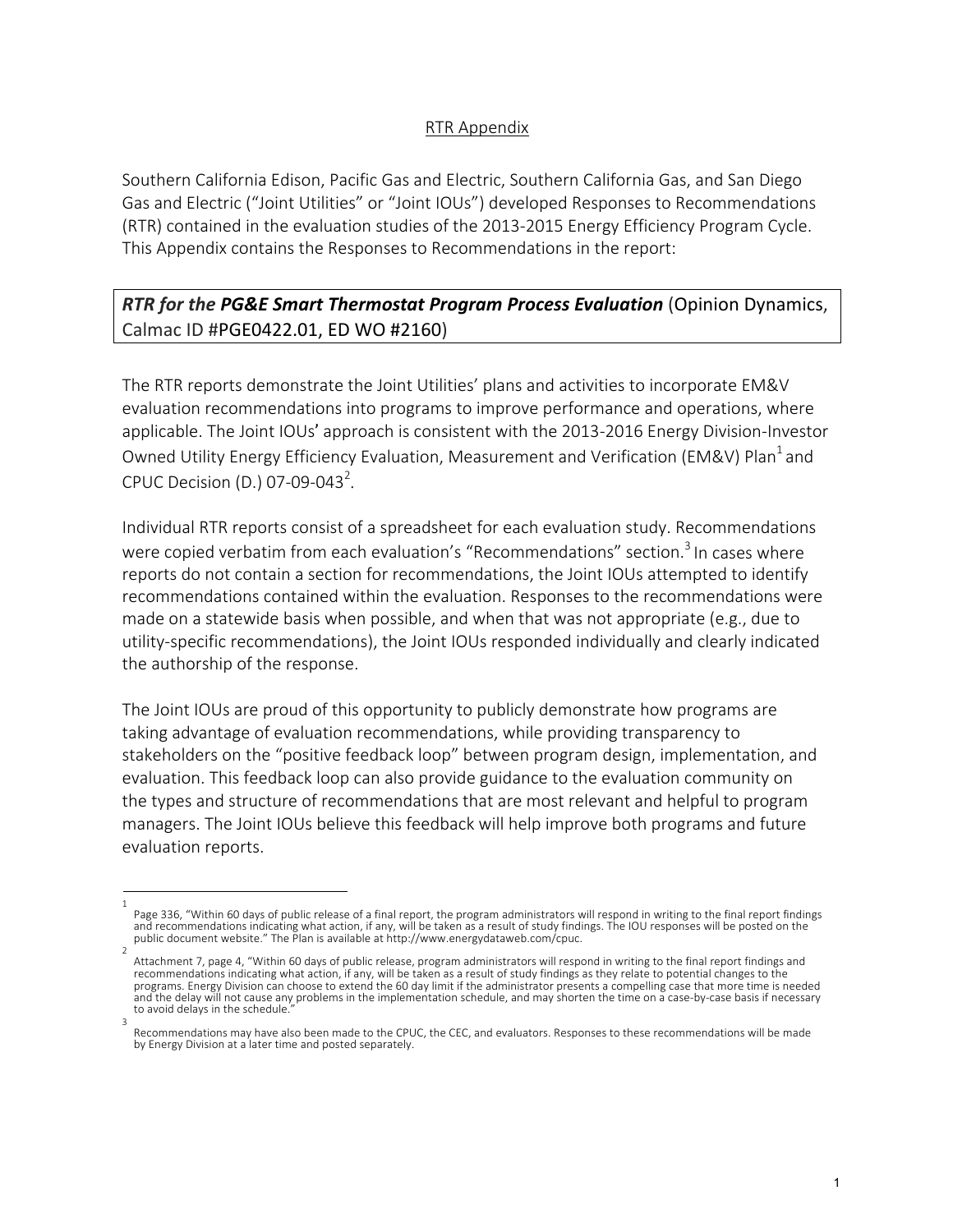les: ejection, or indicate that it's under further review.

PG&E as we continually strive to offer impactful prodcustomer service, and serve as good stewards of rate-

ate volume under the PLA/REEP program (note: The PLA Program (REEP) in 2019.) During 2018, PG&Energy Program (REEP) in 2019. and identified many of the same opportunities for with the recommendations from this report and discuss

currently under revision and will be updated in early les into one, which addresses the need for recommennent efforts, we will be evaluating the TRC for smart order to most effectively plan programmatic changes. It is apper uncertainties, particularly when trying to justify re budgets and resources.

ready made a series of changes to its **smart thermostat** hels in an effort to address these recommendations and changes is to make customers more aware of the eligiapplication process. This should help to minimize inelier's time and conserving resources of our Application

page in order to make eligibility requirements, applicaprominent before customer begins the eRebates applimake customers aware from the outset of the requirecation if they are not eligible for a rebate. Changes to

## **Response to Recommendations (RTR) in Impact, Process, and Market Assessment Studies**

**Study Title:** PG&E Smart Thermostat Program Process Evaluation Program: Residential Author: Opinion Dynamics **Calmac ID:** PGE0422.01 **ED WO:** 2160

**Link to Report:** http://calmac.org/publications/PG%26E\_Smart\_Thermostat\_Evaluation\_Final\_Report\_Calmac\_ID\_PGE0422.01.pdf

| Item# | Page # | <b>Findings</b>                                                                                                                                                                                                                                                                                                                                                                                                                                                                  | <b>Best Practice / Recommendations</b><br>(Verbatim from Final Report)                                                                                                                                                                                                                                                                                                                                                                      | Recom-<br>mendation<br><b>Recipient</b>                           | <b>Disposition</b>                              | <b>Disposition Notes</b>                                                                                                                                                                                                                                                                                                                                                                                                                                                                                                                                                                                                                                                                      |
|-------|--------|----------------------------------------------------------------------------------------------------------------------------------------------------------------------------------------------------------------------------------------------------------------------------------------------------------------------------------------------------------------------------------------------------------------------------------------------------------------------------------|---------------------------------------------------------------------------------------------------------------------------------------------------------------------------------------------------------------------------------------------------------------------------------------------------------------------------------------------------------------------------------------------------------------------------------------------|-------------------------------------------------------------------|-------------------------------------------------|-----------------------------------------------------------------------------------------------------------------------------------------------------------------------------------------------------------------------------------------------------------------------------------------------------------------------------------------------------------------------------------------------------------------------------------------------------------------------------------------------------------------------------------------------------------------------------------------------------------------------------------------------------------------------------------------------|
|       |        |                                                                                                                                                                                                                                                                                                                                                                                                                                                                                  |                                                                                                                                                                                                                                                                                                                                                                                                                                             | If incorrect,<br>please indi-<br>cate and redi-<br>rect in notes. | Choose:<br>Accepted, Re-<br>jected, or<br>Other | Examples:<br>Describe specific program change, give reason for rejection, o                                                                                                                                                                                                                                                                                                                                                                                                                                                                                                                                                                                                                   |
|       |        |                                                                                                                                                                                                                                                                                                                                                                                                                                                                                  |                                                                                                                                                                                                                                                                                                                                                                                                                                             |                                                                   |                                                 | The Opinion Dynamics report provides a helpful guide for PG&E a<br>ucts, transform energy efficiency markets, provide strong custom<br>payer dollars.                                                                                                                                                                                                                                                                                                                                                                                                                                                                                                                                         |
|       |        |                                                                                                                                                                                                                                                                                                                                                                                                                                                                                  |                                                                                                                                                                                                                                                                                                                                                                                                                                             |                                                                   |                                                 | Smart Thermostats are our most popular offering by rebate volun<br>Program has been renamed the Residential Energy Efficiency Prog<br>worked to enhance the smart thermostat rebate program and ide<br>improvement that are identified in the report. We agree with the<br>below what we have done and will do to implement them.                                                                                                                                                                                                                                                                                                                                                             |
|       |        |                                                                                                                                                                                                                                                                                                                                                                                                                                                                                  |                                                                                                                                                                                                                                                                                                                                                                                                                                             |                                                                   |                                                 | Please note that the workpaper for smart thermostats is currently<br>2019. The updates include merging the two measure codes into c<br>dation 1b below. As part of PG&E's continuous improvement effo<br>thermostats with the revised workpaper savings values in order to<br>It is an ongoing challenge to offer products that have workpaper i<br>major process/platform improvements that would require budget                                                                                                                                                                                                                                                                             |
| 1a    | 1, 3   | Participants have a difficult time cor-<br>rectly identifying the type of thermo-<br>stat they replaced, which has impli-<br>cations for program savings. We<br>found differences between the infor-<br>mation that participants provided on<br>their rebate application and what<br>they reported on the survey regard-<br>ing the type of thermostat they re-<br>placed. In addition, some partici-<br>pants reported that their previous<br>thermostat was a smart thermostat | We recommend the program focus<br>on improving the online rebate ap-<br>plication form and also making pro-<br>gram requirements clearer so ineli-<br>gible customers are disqualified be-<br>fore they receive a rebate. The pro-<br>gram should consider the approach<br>we used in the survey where we in-<br>cluded thermostat images and de-<br>scriptions to help respondents cor-<br>rectly classify their previous thermo-<br>stat. | PG&E                                                              | Accepted                                        | PG&E agrees with these recommendations. PG&E has already ma<br>landing page, customer catalog, and through other channels in ar<br>to enhance customer experience. The intention of these changes<br>bility and application requirements before they start the applicati<br>gible or incomplete applications, thus saving the customer's time<br>Management processing team.<br>PG&E has taken the following actions:<br>Overhauled the smart thermostat rebate landing page in<br>tion requirements, and Terms & Conditions more promine<br>cation process. These changes were intended to make cu<br>ments so that they do not proceed with an application if<br>the landing page included: |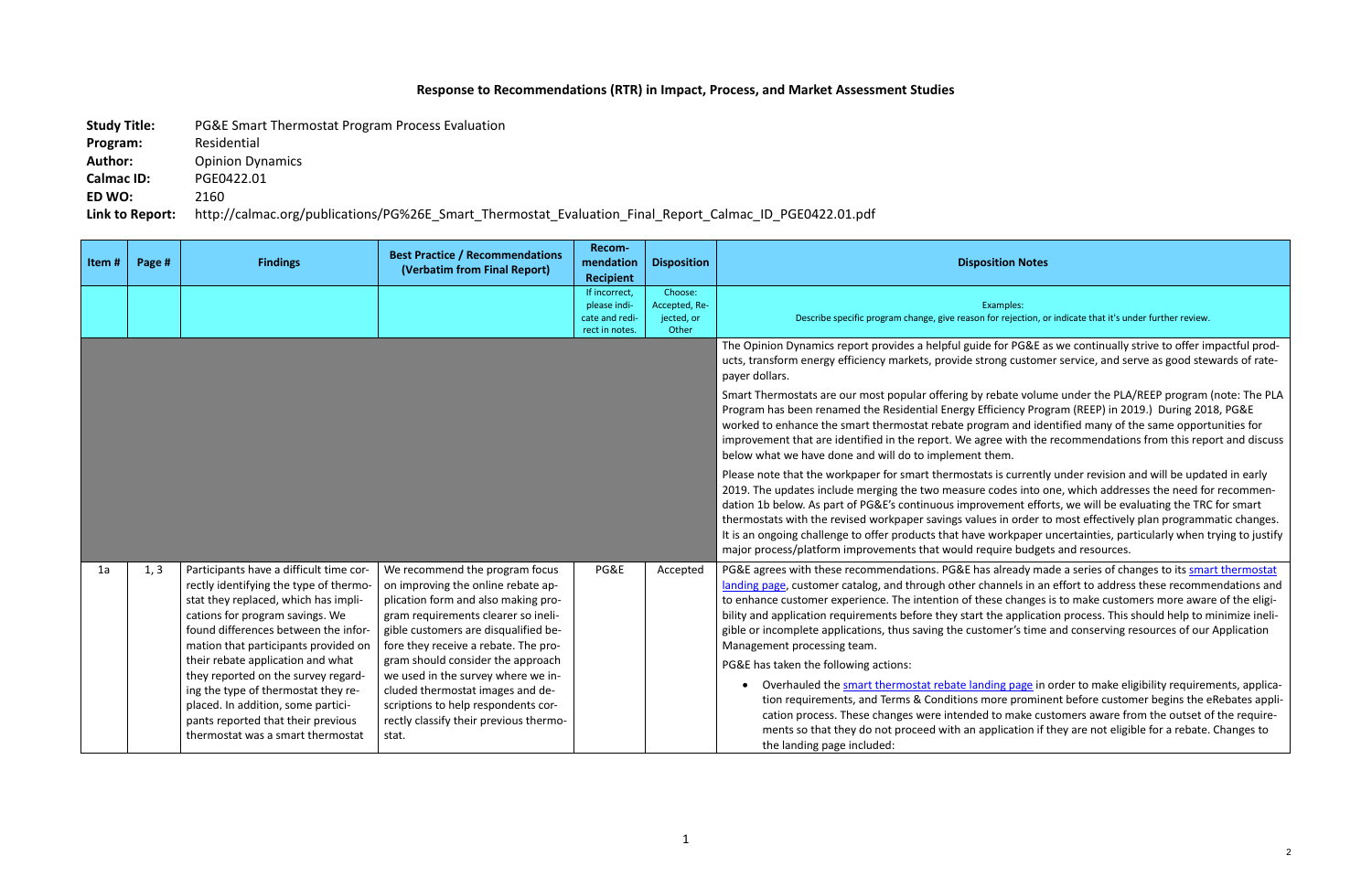|  | on the survey, which was not an op-<br>tion on the application but would |  | $\circ$ | A section that explains the differences be<br>with pictures:        |                                                 |
|--|--------------------------------------------------------------------------|--|---------|---------------------------------------------------------------------|-------------------------------------------------|
|  | make them ineligible for the pro-                                        |  |         | <b>WHAT'S THE DIFFERENCE BETWEEN A MANUAL, PROG</b>                 |                                                 |
|  | gram.                                                                    |  |         | There are three main types of thermostats:                          |                                                 |
|  |                                                                          |  |         |                                                                     | ث <sub>530</sub> – ح<br>$\circ$ $\circ$ $\circ$ |
|  |                                                                          |  |         | <b>Manual thermostat</b>                                            | Programmable th                                 |
|  |                                                                          |  |         | You adjust the temperature setting up                               | This thermostat use                             |
|  |                                                                          |  |         | or down as desired by manually<br>turning a dial or moving a lever. | calendar and clock f<br>adjustment by day a     |
|  |                                                                          |  |         |                                                                     |                                                 |
|  |                                                                          |  |         | PLEASE NOTE: Manually operated thermostats contain mercu            |                                                 |
|  |                                                                          |  |         | safe and free collection site near you, and see if you qualify for  |                                                 |
|  |                                                                          |  |         | <b>Recycling Corporation.</b>                                       |                                                 |
|  |                                                                          |  |         |                                                                     |                                                 |

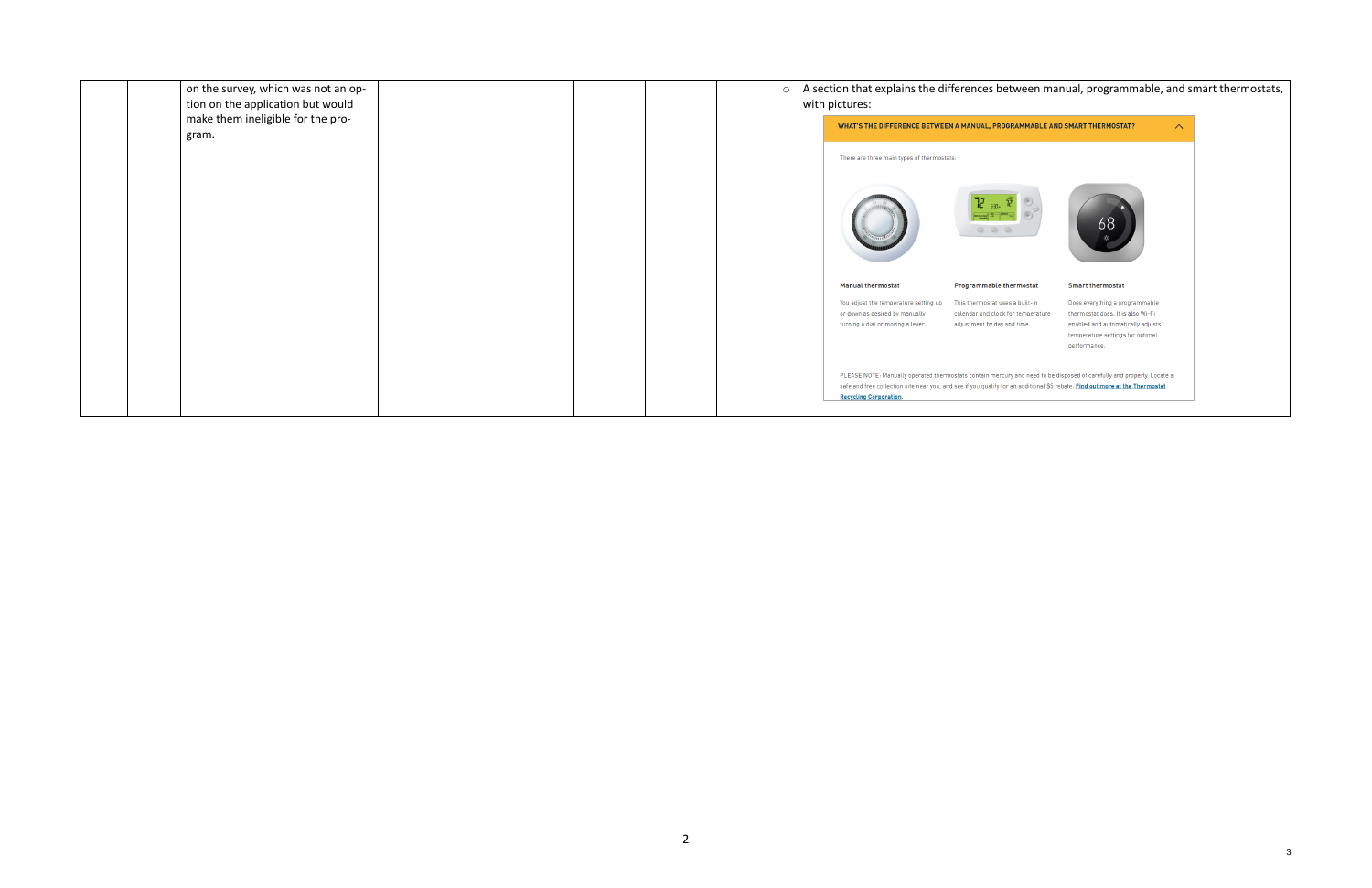|                    | Rebates at a glance                                                                                                                                                                                                                                        |                    |
|--------------------|------------------------------------------------------------------------------------------------------------------------------------------------------------------------------------------------------------------------------------------------------------|--------------------|
| <b>Rebate Code</b> | <b>Description</b>                                                                                                                                                                                                                                         | <b>Rebate</b>      |
| <b>HV359</b>       | <b>ENERGY STAR® Smart Thermostat</b><br>replacing manually operated thermostat                                                                                                                                                                             | \$50/<br>household |
| HV360              | <b>ENERGY STAR Smart Thermostat</b><br>replacing programmable thermostat                                                                                                                                                                                   | \$50/<br>household |
| <b>BW031</b>       | <b>ENERGY STAR High-Efficiency Electric</b><br>Heat Pump Storage Water Heater<br>Uniform Energy Factor (UEF) of 3.11<br>or greater and/or Energy Factor (EF)<br>of 3.24 or greater                                                                         | \$300/unit         |
|                    | <b>DEFINITIONS:</b>                                                                                                                                                                                                                                        |                    |
|                    | A manually operated thermostat allows user<br>to adjust temperature setting up or down as<br>desired by manually turning a dial or moving<br>a lever.                                                                                                      |                    |
|                    | Please note: manually operated thermostats<br>contain mercury which need to be disposed<br>of carefully and properly. To find a safe<br>and free collection site near you, visit<br>recyclehomethermostats.org/california.                                 |                    |
|                    | A programmable thermostat uses a<br>built- in calendar and clock for temperature<br>adjustment by day and time.                                                                                                                                            |                    |
|                    | A smart thermostat, in addition to doing<br>everything a programmable thermostat does,<br>is Wi-Fi enabled and automatically adjusts<br>heating and cooling temperature settings in<br>your home for optimal performance.                                  |                    |
|                    | Uniform Energy Factor (UEF) and Energy<br>Factor (EF) are measures of a water heater's<br>efficiency. UEF and EF are based on recovery<br>efficiency, standby losses and cycling losses.<br>A higher UEF or EF indicates a more efficient<br>water heater. |                    |
|                    | A note about the 60-day application deadline prominently listed as the first item under the "Am                                                                                                                                                            |                    |

- <sup>3</sup> and manufacturers on eCommerce improvement, insmartphone view) to ensure retailer invoices show all equirements.
- $58E$  is able to more adequately diagnose application
- plication Management processor criteria.
- 018 energy efficiency marketing campaign to drive traf-

|  | Included a section on page 3 of the customer rebate catalog that discusses the differences between dif-<br>$\bullet$                                                                                                                                                            |
|--|---------------------------------------------------------------------------------------------------------------------------------------------------------------------------------------------------------------------------------------------------------------------------------|
|  | ferent types of thermostats, with pictures:                                                                                                                                                                                                                                     |
|  | Rebates at a glance                                                                                                                                                                                                                                                             |
|  | <b>Rebate Code   Description</b><br>Rebate<br><b>ENERGY STAR® Smart Thermostat</b><br>\$50/<br><b>HV359</b><br>replacing manually operated thermost<br>household                                                                                                                |
|  | HV360<br><b>ENERGY STAR Smart Thermostat</b><br>\$50/<br>replacing programmable thermostat<br>household                                                                                                                                                                         |
|  | <b>BW031</b><br><b>ENERGY STAR High-Efficiency Electric</b><br>\$300/unit<br>Heat Pump Storage Water Heater<br>Uniform Energy Factor (UEF) of 3.11<br>or greater and/or Energy Factor (EF)<br>of 3.24 or greater                                                                |
|  | <b>DEFINITIONS:</b>                                                                                                                                                                                                                                                             |
|  | A manually operated thermostat allows user<br>to adjust temperature setting up or down as<br>desired by manually turning a dial or moving<br>a lever.                                                                                                                           |
|  | Please note: manually operated thermostats<br>contain mercury which need to be disposed<br>of carefully and properly. To find a safe<br>and free collection site near you, visit<br>recyclehomethermostats.org/california.                                                      |
|  | A programmable thermostat uses a<br>built- in calendar and clock for temperature<br>0.0.0<br>adjustment by day and time.                                                                                                                                                        |
|  | A smart thermostat, in addition to doing<br>everything a programmable thermostat does,<br>is Wi-Fi enabled and automatically adjusts<br>heating and cooling temperature settings in                                                                                             |
|  | your home for optimal performance.<br>Uniform Energy Factor (UEF) and Energy<br>Factor (EF) are measures of a water heater's<br>efficiency. UEF and EF are based on recovery<br>efficiency, standby losses and cycling losses.<br>A higher UEF or EF indicates a more efficient |
|  | water heater.<br>o A note about the 60-day application deadline prominently listed as the first item under the "Am<br>I eligible for the rebate?" section.                                                                                                                      |
|  | Am I eligible for the rebate?                                                                                                                                                                                                                                                   |
|  | All ENERGY STAR smart thermostat rebate applications must be received within 60 days from date of purchase.                                                                                                                                                                     |
|  |                                                                                                                                                                                                                                                                                 |
|  | <b>REBATE REQUIREMENTS</b><br>$\checkmark$                                                                                                                                                                                                                                      |
|  |                                                                                                                                                                                                                                                                                 |
|  | Beyond the website, PG&E engaged with retailers and manufacturers on eCommerce improvement, in-<br>cluding revising invoice formatting (including on smartphone view) to ensure retailer invoices show all                                                                      |
|  | information to meet PG&E's proof of purchase requirements.<br>Improving internal rejection reporting, so that PG&E is able to more adequately diagnose application                                                                                                              |
|  | problems and identify areas of customer confusion.                                                                                                                                                                                                                              |
|  | Revisiting validation requirements for PG&E's Application Management processor criteria.<br>$\bullet$                                                                                                                                                                           |
|  | Included smart thermostats in PG&E's Summer 2018 energy efficiency marketing campaign to drive traf<br>$\bullet$<br>fic to PG&E's smart thermostat landing page.                                                                                                                |
|  | Made the following changes to the eRebates application, as these changes were required across all<br>$\bullet$                                                                                                                                                                  |
|  | PG&E rebate programs, including both residential and nonresidential:                                                                                                                                                                                                            |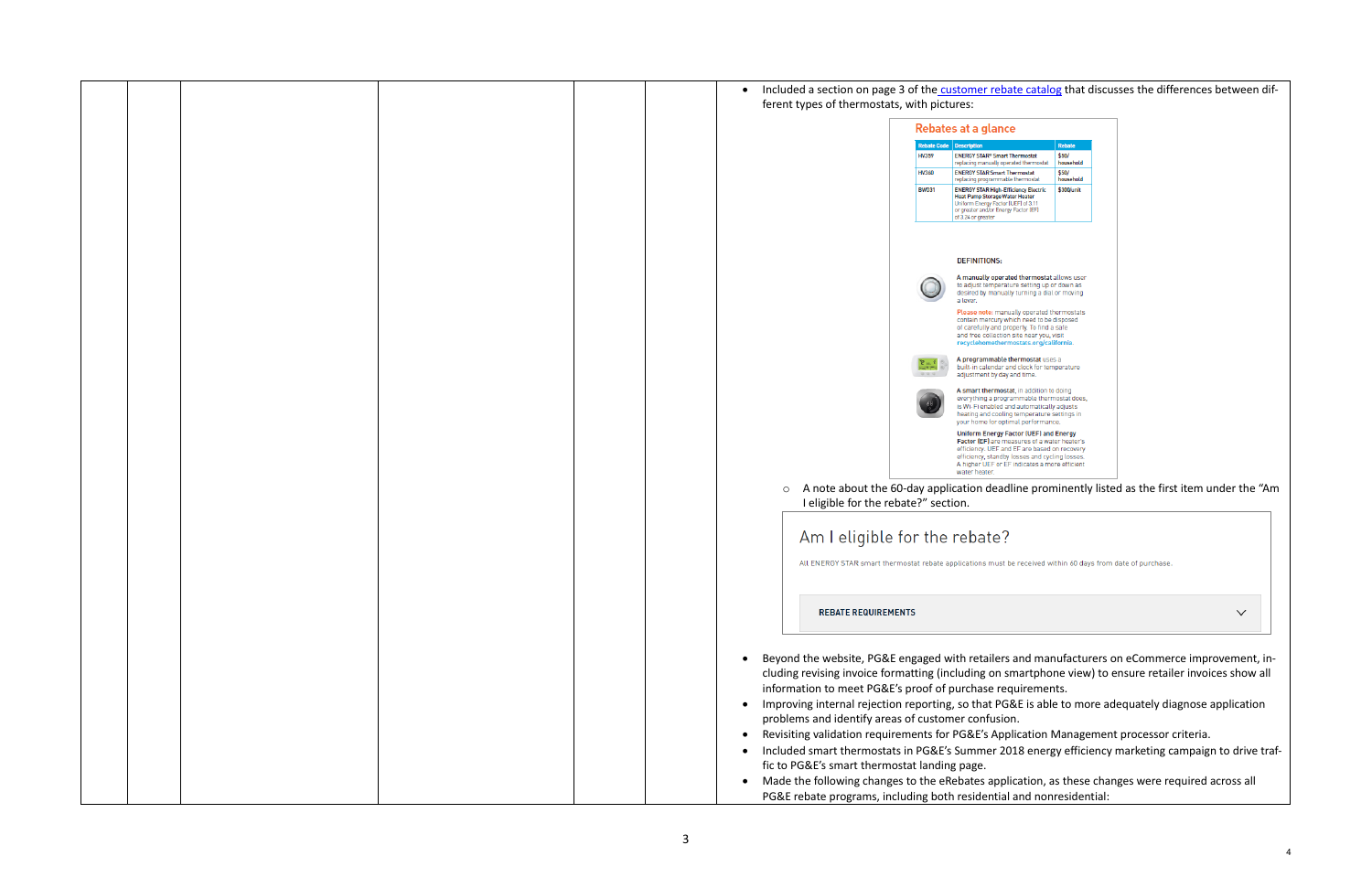stomers who do not check the Terms & Conditions box, t select a product are not able to click "Submit" on their ired sections. This change allows customers to fix their avoid rejection.

d from a free editable field to an intelli-type field so nodel numbers that match real product model num-

are always working to identify opportunities for impast year, we created an internal smart thermostat rt thermostat-specific eRebates application could look ns offered in the Opinion Dynamics report, including custions. However, because eRebates is a universal idential programs, there are limitations to our ability to continue to pursue this roadmap where possible, given

pected Q2 2019) are anticipated to merge the two m of both manual and programmable thermostat rewhether the participant's previous thermostat was

n Management processing team has had a process in ing thermostat does not match the photo they attach. in understanding the differences between the types of h applications. When the product the customer sesor corrects the measure code selection so that PG&E luct and photo do not match.

|                |  |                                                                                                                                                                                                                                                                                                                                                                                |      |          | Made system changes to ensure that cust<br>fail to include any attachments, or do not<br>application until they complete the requi<br>application before submission, and thus a<br>Changed the product model number field<br>$\circ$<br>that customers input smart thermostat m<br>bers.<br>As is the case with other energy efficiency programs, we a<br>provement and to enhance customer experience. In the p<br>product rebate roadmap - a mock-up of what a new smar<br>like. This roadmap includes many of the recommendation<br>customer checklists and more delineated application inst<br>platform used across both PG&E residential and non-resid<br>customize it to a specific program or product. PG&E will c<br>these system limitations. |
|----------------|--|--------------------------------------------------------------------------------------------------------------------------------------------------------------------------------------------------------------------------------------------------------------------------------------------------------------------------------------------------------------------------------|------|----------|--------------------------------------------------------------------------------------------------------------------------------------------------------------------------------------------------------------------------------------------------------------------------------------------------------------------------------------------------------------------------------------------------------------------------------------------------------------------------------------------------------------------------------------------------------------------------------------------------------------------------------------------------------------------------------------------------------------------------------------------------------|
| 1 <sub>b</sub> |  | In addition, we would also recom-<br>mend continuing to require that par-<br>ticipants upload pictures of their<br>previous thermostat and comparing<br>it to the self-reported thermostat<br>type. Differences between the im-<br>age and self-reported thermostat<br>type would alert the program that<br>further adjustments to the applica-<br>tion form may be necessary. | PG&E | Accepted | The revised workpaper values for smart thermostats (exp<br>measure codes into one, utilizing an average savings clain<br>placements. This change will eliminate the need to know<br>manual or programmable.<br>Since the smart thermostat rebate began, our Applicatior<br>place to correct customers whose selection of their existi<br>PG&E's Application Management Processors are trained i<br>thermostats. Processors review all photos submitted with<br>lected does not match the photo they attach, the Process<br>can claim the correct savings on applications whose prod                                                                                                                                                                    |